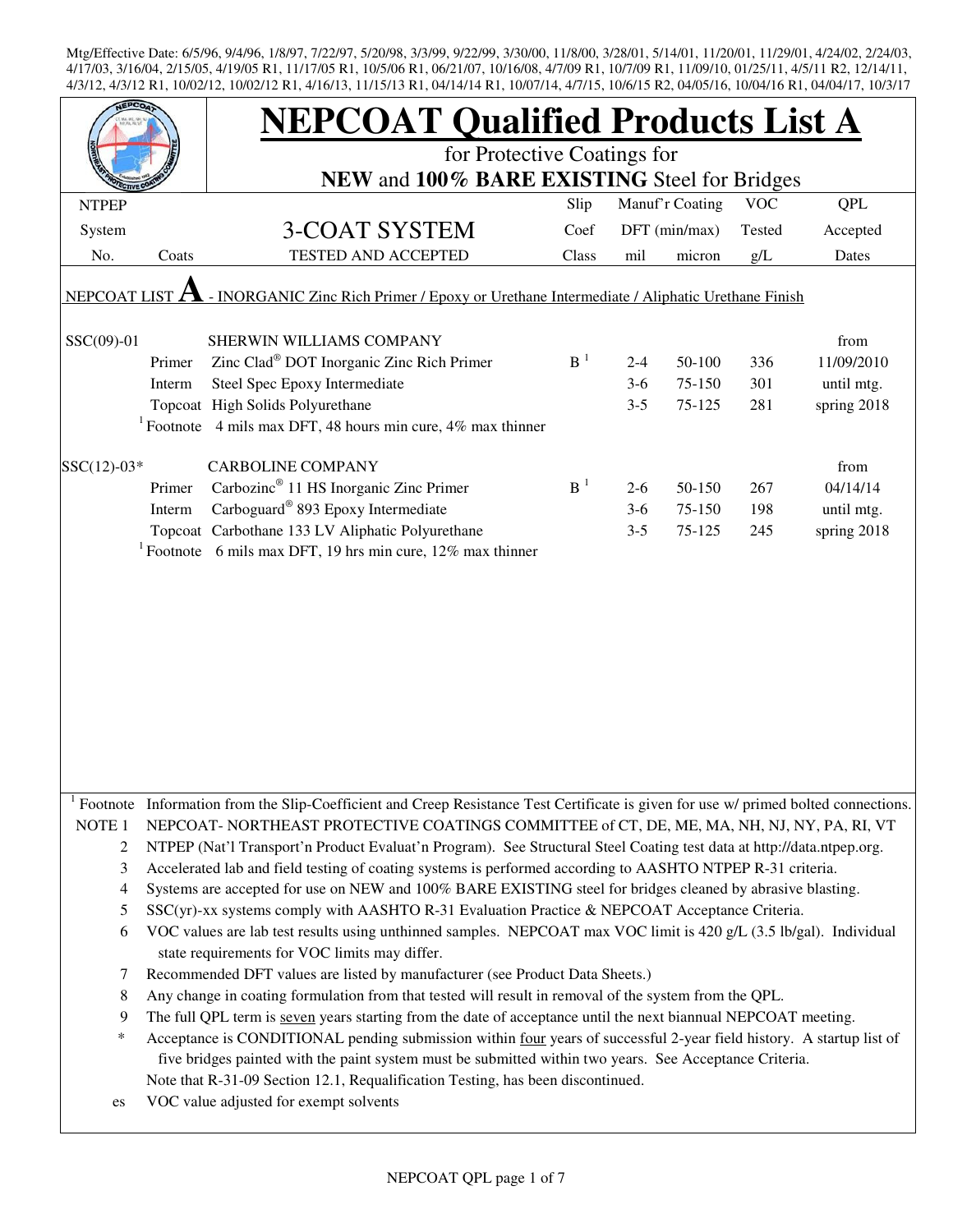|                                                                                                         |        | <b>NEPCOAT Qualified Products List B</b>                                                                                   |                |         |                 |            |                    |  |  |  |
|---------------------------------------------------------------------------------------------------------|--------|----------------------------------------------------------------------------------------------------------------------------|----------------|---------|-----------------|------------|--------------------|--|--|--|
|                                                                                                         |        | for Protective Coatings for                                                                                                |                |         |                 |            |                    |  |  |  |
|                                                                                                         |        | NEW and 100% BARE EXISTING Steel for Bridges                                                                               |                |         |                 |            |                    |  |  |  |
| <b>NTPEP</b>                                                                                            |        |                                                                                                                            | Slip           |         | Manuf'r Coating | <b>VOC</b> | <b>QPL</b>         |  |  |  |
| System                                                                                                  |        | 3-COAT SYSTEM                                                                                                              | Coef           |         | DFT (min/max)   | Tested     | Accepted           |  |  |  |
| No.                                                                                                     | Coats  | <b>TESTED AND ACCEPTED</b>                                                                                                 | Class          | mil     | micron          | g/L        | Dates              |  |  |  |
| - ORGANIC Zinc Rich Primer / Epoxy or Urethane Intermediate / Aliphatic Urethane Finish<br>NEPCOAT LIST |        |                                                                                                                            |                |         |                 |            |                    |  |  |  |
|                                                                                                         |        |                                                                                                                            |                |         |                 |            |                    |  |  |  |
| $SSC(10)-03$                                                                                            | Primer | PPG/AMERON<br>Amercoat® 68HS Zinc Rich Epoxy Primer                                                                        | B <sup>1</sup> | $3 - 5$ | $75 - 125$      | 276        | from<br>12/14/2011 |  |  |  |
|                                                                                                         | Interm | Amercoat <sup>®</sup> 399 Fast Drying Epoxy                                                                                |                | $4 - 8$ | 100-200         | 177        | until mtg.         |  |  |  |
|                                                                                                         |        | Topcoat Amercoat <sup>®</sup> 450H Gloss Aliphatic Polyurethane                                                            |                | $2 - 5$ | 50-125          | 306        | fall 2018          |  |  |  |
|                                                                                                         |        | <sup>1</sup> Footnote 3 mils max DFT, 7 days min cure, $3\%$ vol max thin                                                  |                |         |                 |            |                    |  |  |  |
|                                                                                                         |        |                                                                                                                            |                |         |                 |            |                    |  |  |  |
| $SSC(10)-05$                                                                                            |        | <b>WASSER HIGH TECH COATINGS</b>                                                                                           |                |         |                 |            | from               |  |  |  |
|                                                                                                         | Primer | MC-Zinc 100                                                                                                                | Ø              | $3 - 5$ | 75-125          | $115$ es   | 4/03/12            |  |  |  |
|                                                                                                         | Interm | MC-Miomastic 100                                                                                                           | no             | $3 - 5$ | 75-125          | 173 es     | until mtg.         |  |  |  |
|                                                                                                         |        | Topcoat MC-Ferrox A 100                                                                                                    | report         | $2 - 4$ | 50-100          | 144 es     | spring 2019        |  |  |  |
|                                                                                                         |        | Ø Footnote No data reported.                                                                                               |                |         |                 |            |                    |  |  |  |
| $SSC(11)-01$                                                                                            |        | SHERWIN WILLIAMS COMPANY                                                                                                   |                |         |                 |            | from               |  |  |  |
|                                                                                                         | Primer | Zinc Clad® III HS Organic Zinc Rich Epoxy Primer                                                                           | $A^1$          | $3 - 5$ | 75-125          | 337        | 10/02/12           |  |  |  |
|                                                                                                         | Interm | Steel Spec Epoxy Intermediate                                                                                              |                | $3 - 8$ | 75-200          | 293        | until mtg.         |  |  |  |
|                                                                                                         |        | Topcoat Hi-Solids Polyurethane                                                                                             |                | $3 - 5$ | 75-125          | 288        | fall 2019          |  |  |  |
|                                                                                                         |        | $1$ Footnote 5 mils max DFT, 7 days min cure, zero thinner                                                                 |                |         |                 |            |                    |  |  |  |
| $SSC(11)-02$                                                                                            |        | <b>INTERNATIONAL PAINT INC</b>                                                                                             |                |         |                 |            | from               |  |  |  |
|                                                                                                         | Primer | Interzinc <sup>®</sup> 315B Epoxy Zinc Rich                                                                                | $B^1$          | $2 - 6$ | 50-150          | 304        | 10/02/12           |  |  |  |
|                                                                                                         | Interm | Intergard 475HS Epoxy                                                                                                      |                | $4 - 8$ | 100-200         | 187        | until mtg.         |  |  |  |
|                                                                                                         |        | Topcoat Interthane® 870 UHS                                                                                                |                | $3 - 5$ | 75-125          | 242 es     | fall 2019          |  |  |  |
|                                                                                                         |        | $1$ Footnote 4 mils max DFT, 48 hours min cure, zero thinner                                                               |                |         |                 |            |                    |  |  |  |
| (continues)                                                                                             |        | (List B continues)                                                                                                         |                |         |                 |            |                    |  |  |  |
| Footnote                                                                                                |        | Information from the Slip-Coefficient and Creep Resistance Test Certificate is given for use w/ primed bolted connections. |                |         |                 |            |                    |  |  |  |
| NOTE <sub>1</sub>                                                                                       |        | NEPCOAT-NORTHEAST PROTECTIVE COATINGS COMMITTEE of CT, DE, ME, MA, NH, NJ, NY, PA, RI, VT                                  |                |         |                 |            |                    |  |  |  |
| $\overline{c}$                                                                                          |        | NTPEP (Nat'l Transport'n Product Evaluat'n Program). See Structural Steel Coating test data at http://data.ntpep.org.      |                |         |                 |            |                    |  |  |  |
| 3                                                                                                       |        | Accelerated lab and field testing of coating systems is performed according to AASHTO NTPEP R-31 criteria.                 |                |         |                 |            |                    |  |  |  |
| $\overline{4}$                                                                                          |        | Systems are accepted for use on NEW and 100% BARE EXISTING steel for bridges cleaned by abrasive blasting.                 |                |         |                 |            |                    |  |  |  |
| 5                                                                                                       |        | SSC(yr)-xx systems comply with AASHTO R-31 Evaluation Practice & NEPCOAT Acceptance Criteria.                              |                |         |                 |            |                    |  |  |  |
| 6                                                                                                       |        | VOC values are lab test results using unthinned samples. NEPCOAT max VOC limit is 420 g/L (3.5 lb/gal). Individual         |                |         |                 |            |                    |  |  |  |
|                                                                                                         |        | state requirements for VOC limits may differ.                                                                              |                |         |                 |            |                    |  |  |  |
| $\tau$                                                                                                  |        | Recommended DFT values are listed by manufacturer (see Product Data Sheets.)                                               |                |         |                 |            |                    |  |  |  |
| 8                                                                                                       |        | Any change in coating formulation from that tested will result in removal of the system from the QPL.                      |                |         |                 |            |                    |  |  |  |
| 9                                                                                                       |        | The full QPL term is seven years starting from the date of acceptance until the next biannual NEPCOAT meeting.             |                |         |                 |            |                    |  |  |  |
| $\ast$                                                                                                  |        | Acceptance is CONDITIONAL pending submission within four years of successful 2-year field history. A startup list of       |                |         |                 |            |                    |  |  |  |
|                                                                                                         |        | five bridges painted with the paint system must be submitted within two years. See Acceptance Criteria.                    |                |         |                 |            |                    |  |  |  |
|                                                                                                         |        | Note that R-31-09 Section 12.1, Requalification Testing, has been discontinued.                                            |                |         |                 |            |                    |  |  |  |
| es                                                                                                      |        | VOC value adjusted for exempt solvents                                                                                     |                |         |                 |            |                    |  |  |  |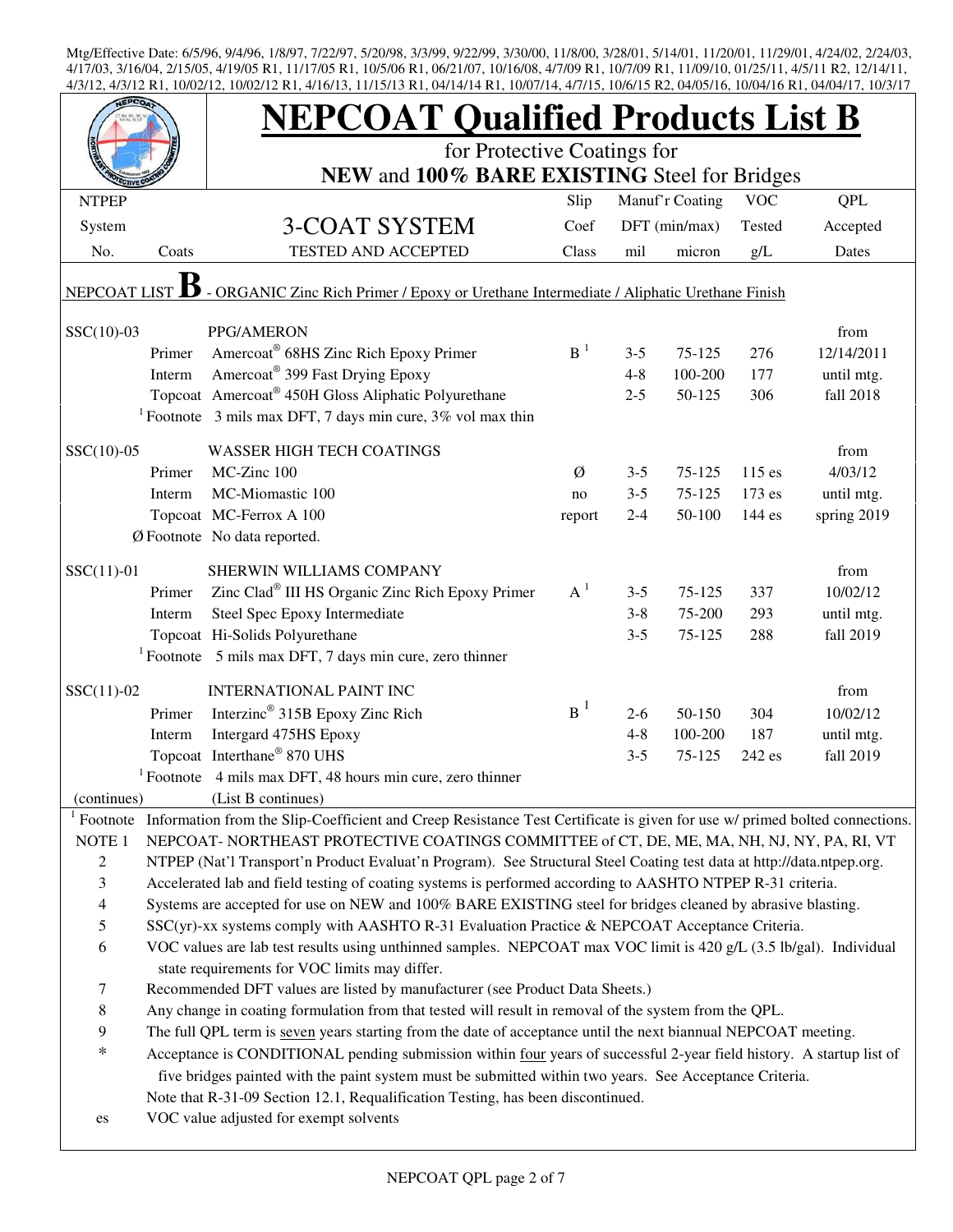|                     |        | <b>NEPCOAT Qualified Products List B</b>                                                                                                                            |       |         |                 |            |             |  |  |  |
|---------------------|--------|---------------------------------------------------------------------------------------------------------------------------------------------------------------------|-------|---------|-----------------|------------|-------------|--|--|--|
|                     |        | for Protective Coatings for                                                                                                                                         |       |         |                 |            |             |  |  |  |
|                     |        | NEW and 100% BARE EXISTING Steel for Bridges                                                                                                                        |       |         |                 |            |             |  |  |  |
| <b>NTPEP</b>        |        |                                                                                                                                                                     | Slip  |         | Manuf'r Coating | <b>VOC</b> | <b>QPL</b>  |  |  |  |
| System              |        | <b>3-COAT SYSTEM</b>                                                                                                                                                | Coef  |         | DFT (min/max)   | Tested     | Accepted    |  |  |  |
| No.                 | Coats  | <b>TESTED AND ACCEPTED</b>                                                                                                                                          | Class | mil     | micron          | g/L        | Dates       |  |  |  |
| NEPCOAT LIST        |        | - ORGANIC Zinc Rich Primer / Epoxy or Urethane Intermediate / Aliphatic Urethane Finish                                                                             |       |         |                 |            |             |  |  |  |
| $SSC(04)-03$        |        | SHERWIN WILLIAMS COMPANY                                                                                                                                            |       |         |                 |            | from        |  |  |  |
| $SSC(11)-03$ Primer |        | Zinc Clad <sup>®</sup> III HS Organic Zinc Rich Epoxy Primer                                                                                                        | $A^1$ | $3 - 5$ | $75 - 125$      | 329        | 10/02/12    |  |  |  |
|                     | Interm | Macropoxy <sup>®</sup> 646 Fast Cure Epoxy                                                                                                                          |       | $3-10$  | 75-250          | 238        | until mtg.  |  |  |  |
|                     |        | Topcoat Acrolon™ 218 HS Acrylic Polyurethane                                                                                                                        |       | $3-6$   | 75-150          | 263        | fall 2019   |  |  |  |
|                     |        | $1$ Footnote 5 mils max DFT, 7 days min cure, zero thinner                                                                                                          |       |         |                 |            |             |  |  |  |
| $SSC(12)-04*$       |        | <b>CARBOLINE COMPANY</b>                                                                                                                                            |       |         |                 |            | from        |  |  |  |
|                     | Primer | Carbozinc <sup>®</sup> 859 Organic Zinc Rich Epoxy Primer                                                                                                           | $B-1$ | $3-10$  | 75-250          | 322        | 04/14/14    |  |  |  |
|                     | Interm | Carboguard <sup>®</sup> 893 Epoxy Intermediate                                                                                                                      |       | $3-6$   | 75-150          | 207        | until mtg.  |  |  |  |
|                     |        | Topcoat Carbothane 133 VOC Aliphatic Polyurethane                                                                                                                   |       | $3 - 5$ | 76-127          | 185 es     | spring 2018 |  |  |  |
|                     |        | <sup>1</sup> Footnote 6 mils max DFT, 4 days min cure, $10\%$ vol max thin                                                                                          |       |         |                 |            |             |  |  |  |
| $SSC(15)-07$ Primer |        | Zinc Clad® 4100 Organic Zinc Rich Epoxy Primer                                                                                                                      | $B-1$ | $3 - 5$ | 75-125          | 319        | 10/03/17    |  |  |  |
|                     | Interm | Macropoxy <sup>®</sup> 646 Fast Cure Epoxy                                                                                                                          |       | $3-10$  | 125-250         | 265        | until mtg.  |  |  |  |
|                     |        | Topcoat Hi-Solids Polyurethane 250                                                                                                                                  |       | $3 - 4$ | 75-100          | 289        | fall 2021   |  |  |  |
|                     |        | <sup>1</sup> Footnote 5 mils max DFT, 72 hours min cure, 5% max thinner                                                                                             |       |         |                 |            |             |  |  |  |
|                     |        |                                                                                                                                                                     |       |         |                 |            |             |  |  |  |
|                     |        |                                                                                                                                                                     |       |         |                 |            |             |  |  |  |
|                     |        |                                                                                                                                                                     |       |         |                 |            |             |  |  |  |
|                     |        |                                                                                                                                                                     |       |         |                 |            |             |  |  |  |
|                     |        |                                                                                                                                                                     |       |         |                 |            |             |  |  |  |
|                     |        |                                                                                                                                                                     |       |         |                 |            |             |  |  |  |
| Footnote            |        | Information from the Slip-Coefficient and Creep Resistance Test Certificate is given for use w/ primed bolted connections.                                          |       |         |                 |            |             |  |  |  |
| NOTE <sub>1</sub>   |        | NEPCOAT-NORTHEAST PROTECTIVE COATINGS COMMITTEE of CT, DE, ME, MA, NH, NJ, NY, PA, RI, VT                                                                           |       |         |                 |            |             |  |  |  |
| $\overline{c}$      |        | NTPEP (Nat'l Transport'n Product Evaluat'n Program). See Structural Steel Coating test data at http://data.ntpep.org.                                               |       |         |                 |            |             |  |  |  |
| 3                   |        | Accelerated lab and field testing of coating systems is performed according to AASHTO NTPEP R-31 criteria.                                                          |       |         |                 |            |             |  |  |  |
| $\overline{4}$      |        | Systems are accepted for use on NEW and 100% BARE EXISTING steel for bridges cleaned by abrasive blasting.                                                          |       |         |                 |            |             |  |  |  |
| 5                   |        | SSC(yr)-xx systems comply with AASHTO R-31 Evaluation Practice & NEPCOAT Acceptance Criteria.                                                                       |       |         |                 |            |             |  |  |  |
| 6                   |        | VOC values are lab test results using unthinned samples. NEPCOAT max VOC limit is 420 g/L (3.5 lb/gal). Individual<br>state requirements for VOC limits may differ. |       |         |                 |            |             |  |  |  |
| $\tau$              |        | Recommended DFT values are listed by manufacturer (see Product Data Sheets.)                                                                                        |       |         |                 |            |             |  |  |  |
| $\,8\,$             |        | Any change in coating formulation from that tested will result in removal of the system from the QPL.                                                               |       |         |                 |            |             |  |  |  |
| 9                   |        | The full QPL term is seven years starting from the date of acceptance until the next biannual NEPCOAT meeting.                                                      |       |         |                 |            |             |  |  |  |
| $\ast$              |        | Acceptance is CONDITIONAL pending submission within four years of successful 2-year field history. A startup list of                                                |       |         |                 |            |             |  |  |  |
|                     |        | five bridges painted with the paint system must be submitted within two years. See Acceptance Criteria.                                                             |       |         |                 |            |             |  |  |  |
|                     |        |                                                                                                                                                                     |       |         |                 |            |             |  |  |  |
|                     |        | Note that R-31-09 Section 12.1, Requalification Testing, has been discontinued.                                                                                     |       |         |                 |            |             |  |  |  |
| es                  |        | VOC value adjusted for exempt solvents                                                                                                                              |       |         |                 |            |             |  |  |  |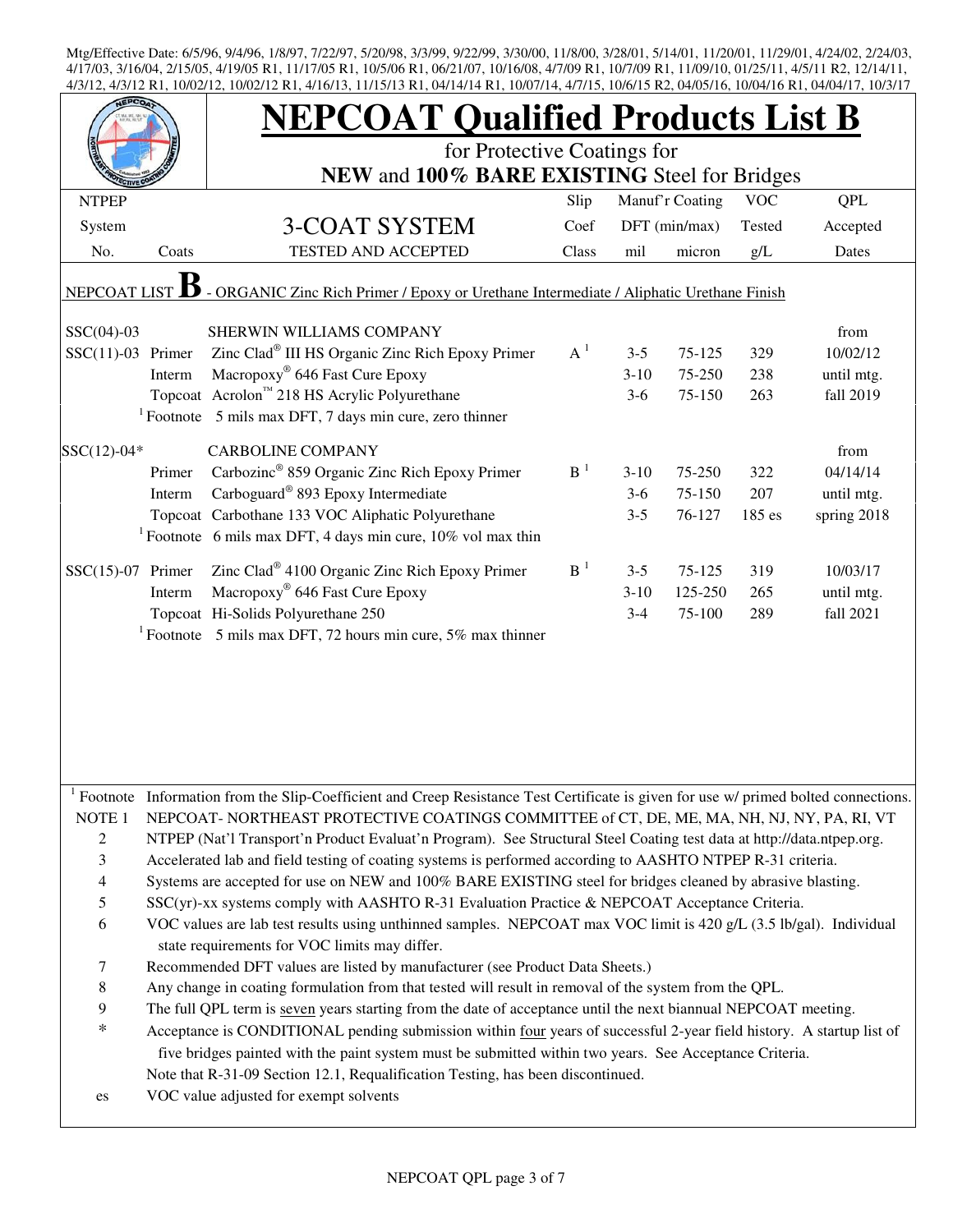|                     |       | 4/3/12, 4/3/12 N1, 10/02/12, 10/02/12 N1, 4/10/13, 11/13/13 N1, 04/14/14 N1, 10/07/14, 4/7/13, 10/0713 N2, 04/03/10, 10/04/10 N1, 04/04/17, 10/3/17 |                                              |                 |        |            |            |  |  |  |  |
|---------------------|-------|-----------------------------------------------------------------------------------------------------------------------------------------------------|----------------------------------------------|-----------------|--------|------------|------------|--|--|--|--|
|                     |       | <b>IEPCOAT Qualified Products List C</b>                                                                                                            |                                              |                 |        |            |            |  |  |  |  |
|                     |       | for Protective Coatings for                                                                                                                         |                                              |                 |        |            |            |  |  |  |  |
|                     |       |                                                                                                                                                     | NEW and 100% BARE EXISTING Steel for Bridges |                 |        |            |            |  |  |  |  |
| <b>NTPEP</b>        |       |                                                                                                                                                     | Slip                                         | Manuf'r Coating |        | <b>VOC</b> | <b>QPL</b> |  |  |  |  |
| System              |       | 2-COAT SYSTEM                                                                                                                                       | Coef                                         | DFT (min/max)   |        | Tested     | Accepted   |  |  |  |  |
| No.                 | Coats | TESTED AND ACCEPTED                                                                                                                                 | Class                                        | mil             | micron | g/L        | Dates      |  |  |  |  |
|                     |       |                                                                                                                                                     |                                              |                 |        |            |            |  |  |  |  |
| <b>NEPCOAT LIST</b> |       | <b>ORGANIC Zinc Rich Primer / ----- / Topcoat</b>                                                                                                   |                                              |                 |        |            |            |  |  |  |  |
|                     |       |                                                                                                                                                     |                                              |                 |        |            |            |  |  |  |  |
|                     |       |                                                                                                                                                     |                                              |                 |        |            |            |  |  |  |  |
|                     |       |                                                                                                                                                     |                                              |                 |        |            |            |  |  |  |  |
|                     |       |                                                                                                                                                     |                                              |                 |        |            |            |  |  |  |  |
|                     |       |                                                                                                                                                     |                                              |                 |        |            |            |  |  |  |  |
|                     |       |                                                                                                                                                     |                                              |                 |        |            |            |  |  |  |  |
|                     |       |                                                                                                                                                     |                                              |                 |        |            |            |  |  |  |  |
|                     |       |                                                                                                                                                     |                                              |                 |        |            |            |  |  |  |  |
|                     |       |                                                                                                                                                     |                                              |                 |        |            |            |  |  |  |  |
|                     |       |                                                                                                                                                     |                                              |                 |        |            |            |  |  |  |  |
|                     |       |                                                                                                                                                     |                                              |                 |        |            |            |  |  |  |  |
|                     |       |                                                                                                                                                     |                                              |                 |        |            |            |  |  |  |  |
|                     |       |                                                                                                                                                     |                                              |                 |        |            |            |  |  |  |  |
|                     |       |                                                                                                                                                     |                                              |                 |        |            |            |  |  |  |  |
|                     |       |                                                                                                                                                     |                                              |                 |        |            |            |  |  |  |  |
|                     |       |                                                                                                                                                     |                                              |                 |        |            |            |  |  |  |  |
|                     |       |                                                                                                                                                     |                                              |                 |        |            |            |  |  |  |  |
|                     |       |                                                                                                                                                     |                                              |                 |        |            |            |  |  |  |  |
|                     |       |                                                                                                                                                     |                                              |                 |        |            |            |  |  |  |  |
|                     |       |                                                                                                                                                     |                                              |                 |        |            |            |  |  |  |  |
|                     |       |                                                                                                                                                     |                                              |                 |        |            |            |  |  |  |  |
|                     |       | Footnote Information from the Slip-Coefficient and Creep Resistance Test Certificate is given for use w/ primed bolted connections.                 |                                              |                 |        |            |            |  |  |  |  |
| NOTE <sub>1</sub>   |       | NEPCOAT-NORTHEAST PROTECTIVE COATINGS COMMITTEE of CT, DE, ME, MA, NH, NJ, NY, PA, RI, VT                                                           |                                              |                 |        |            |            |  |  |  |  |
| $\overline{c}$      |       | NTPEP (Nat'l Transport'n Product Evaluat'n Program). See Structural Steel Coating test data at http://data.ntpep.org.                               |                                              |                 |        |            |            |  |  |  |  |
| 3                   |       | Accelerated lab and field testing of coating systems is performed according to AASHTO NTPEP R-31 criteria.                                          |                                              |                 |        |            |            |  |  |  |  |
| 4                   |       | Systems are accepted for use on NEW and 100% BARE EXISTING steel for bridges cleaned by abrasive blasting.                                          |                                              |                 |        |            |            |  |  |  |  |
| 5                   |       | SSC(yr)-xx systems comply with AASHTO R-31 Evaluation Practice & NEPCOAT Acceptance Criteria.                                                       |                                              |                 |        |            |            |  |  |  |  |
| 6                   |       | VOC values are lab test results using unthinned samples. NEPCOAT max VOC limit is 420 g/L (3.5 lb/gal). Individual                                  |                                              |                 |        |            |            |  |  |  |  |
|                     |       | state requirements for VOC limits may differ.                                                                                                       |                                              |                 |        |            |            |  |  |  |  |
| 7                   |       | Recommended DFT values are listed by manufacturer (see Product Data Sheets.)                                                                        |                                              |                 |        |            |            |  |  |  |  |
| 8                   |       | Any change in coating formulation from that tested will result in removal of the system from the QPL.                                               |                                              |                 |        |            |            |  |  |  |  |
| 9                   |       | The full QPL term is seven years starting from the date of acceptance until the next biannual NEPCOAT meeting.                                      |                                              |                 |        |            |            |  |  |  |  |
| $\ast$              |       | Acceptance is CONDITIONAL pending submission within four years of successful 2-year field history. A startup list of                                |                                              |                 |        |            |            |  |  |  |  |
|                     |       | five bridges painted with the paint system must be submitted within two years. See Acceptance Criteria.                                             |                                              |                 |        |            |            |  |  |  |  |
|                     |       | Note that R-31-09 Section 12.1, Requalification Testing, has been discontinued.                                                                     |                                              |                 |        |            |            |  |  |  |  |
| es                  |       | VOC value adjusted for exempt solvents                                                                                                              |                                              |                 |        |            |            |  |  |  |  |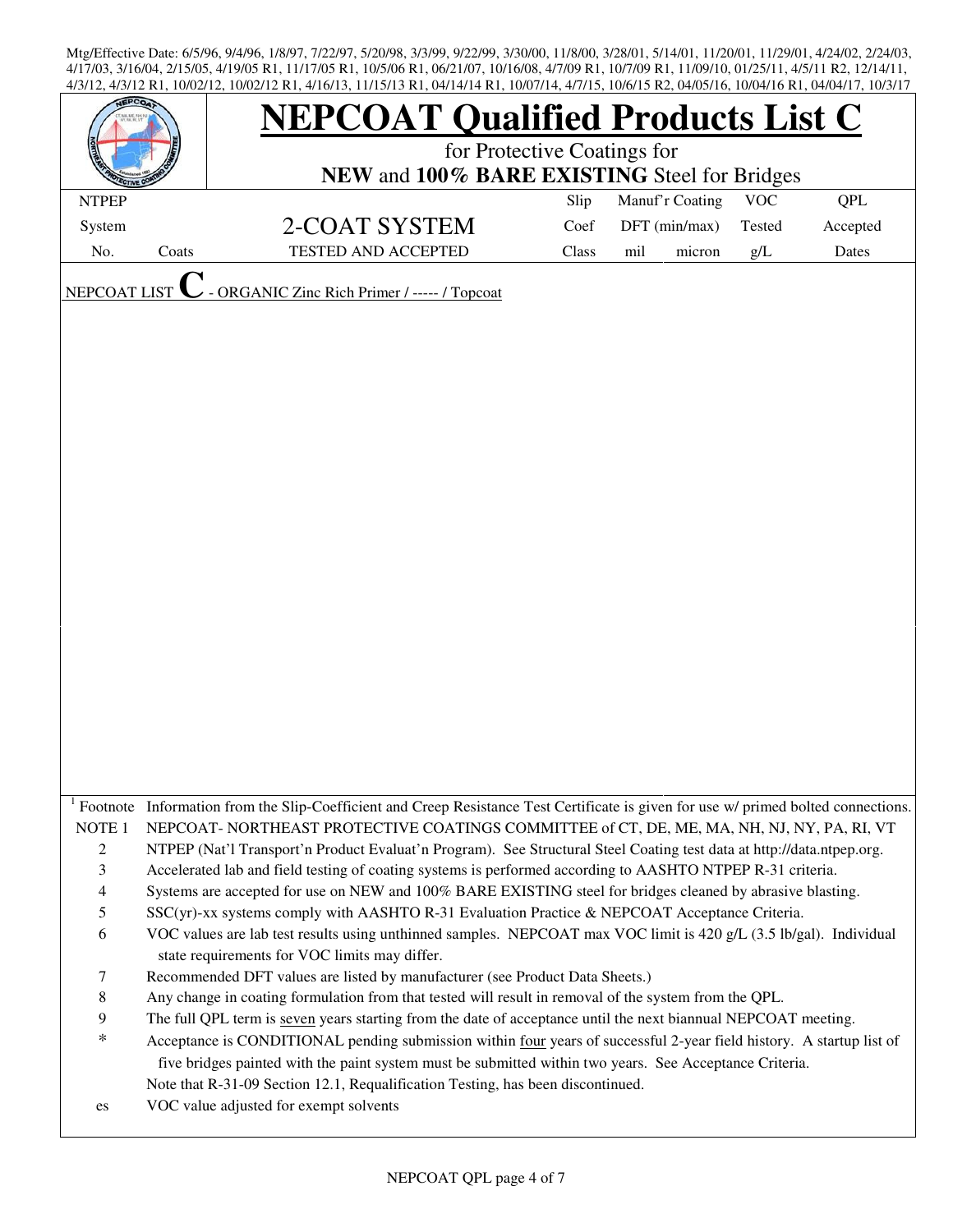| <b>LEPCO</b>        |       | 7/9/12 N1, 10/02/12, 10/02/12 N1, 7/10/19, 11/19/19 N1, 07/17/17 N1, 10/07/17, 7/7/19, 10/07/19 N2, 07/09/10, 10/07/10 N1, 07/07/17, 10/9/17     |       |     |                 |            |            |
|---------------------|-------|--------------------------------------------------------------------------------------------------------------------------------------------------|-------|-----|-----------------|------------|------------|
|                     |       | <b>NEPCOAT Qualified Products List D</b>                                                                                                         |       |     |                 |            |            |
|                     |       | for Protective Coatings for                                                                                                                      |       |     |                 |            |            |
|                     |       | NEW and 100% BARE EXISTING Steel for Bridges                                                                                                     |       |     |                 | <b>VOC</b> |            |
| <b>NTPEP</b>        |       |                                                                                                                                                  | Slip  |     | Manuf'r Coating |            | <b>QPL</b> |
| System              |       | 2-COAT SYSTEM                                                                                                                                    | Coef  |     | DFT (min/max)   | Tested     | Accepted   |
| No.                 | Coats | <b>TESTED AND ACCEPTED</b>                                                                                                                       | Class | mil | micron          | g/L        | Dates      |
| <b>NEPCOAT LIST</b> |       | - INORGANIC Zinc Rich Primer / ----- / Topcoat                                                                                                   |       |     |                 |            |            |
|                     |       |                                                                                                                                                  |       |     |                 |            |            |
|                     |       | [Blank]                                                                                                                                          |       |     |                 |            |            |
|                     |       |                                                                                                                                                  |       |     |                 |            |            |
|                     |       |                                                                                                                                                  |       |     |                 |            |            |
|                     |       |                                                                                                                                                  |       |     |                 |            |            |
|                     |       |                                                                                                                                                  |       |     |                 |            |            |
|                     |       |                                                                                                                                                  |       |     |                 |            |            |
|                     |       |                                                                                                                                                  |       |     |                 |            |            |
|                     |       |                                                                                                                                                  |       |     |                 |            |            |
|                     |       |                                                                                                                                                  |       |     |                 |            |            |
|                     |       |                                                                                                                                                  |       |     |                 |            |            |
|                     |       |                                                                                                                                                  |       |     |                 |            |            |
|                     |       |                                                                                                                                                  |       |     |                 |            |            |
|                     |       |                                                                                                                                                  |       |     |                 |            |            |
|                     |       |                                                                                                                                                  |       |     |                 |            |            |
|                     |       |                                                                                                                                                  |       |     |                 |            |            |
|                     |       |                                                                                                                                                  |       |     |                 |            |            |
|                     |       |                                                                                                                                                  |       |     |                 |            |            |
|                     |       |                                                                                                                                                  |       |     |                 |            |            |
|                     |       |                                                                                                                                                  |       |     |                 |            |            |
|                     |       | <sup>1</sup> Footnote Information from the Slip-Coefficient and Creep Resistance Test Certificate is given for use w/ primed bolted connections. |       |     |                 |            |            |
| NOTE <sub>1</sub>   |       | NEPCOAT-NORTHEAST PROTECTIVE COATINGS COMMITTEE of CT, DE, ME, MA, NH, NJ, NY, PA, RI, VT                                                        |       |     |                 |            |            |
| $\mathbf{2}$        |       | NTPEP (Nat'l Transport'n Product Evaluat'n Program). See Structural Steel Coating test data at http://data.ntpep.org.                            |       |     |                 |            |            |
| $\mathfrak{Z}$      |       | Accelerated lab and field testing of coating systems is performed according to AASHTO NTPEP R-31 criteria.                                       |       |     |                 |            |            |
| $\overline{4}$      |       | Systems are accepted for use on NEW and 100% BARE EXISTING steel for bridges cleaned by abrasive blasting.                                       |       |     |                 |            |            |
| 5                   |       | SSC(yr)-xx systems comply with AASHTO R-31 Evaluation Practice & NEPCOAT Acceptance Criteria.                                                    |       |     |                 |            |            |
| 6                   |       | VOC values are lab test results using unthinned samples. NEPCOAT max VOC limit is 420 g/L (3.5 lb/gal). Individual                               |       |     |                 |            |            |
|                     |       | state requirements for VOC limits may differ.                                                                                                    |       |     |                 |            |            |
| $\tau$              |       | Recommended DFT values are listed by manufacturer (see Product Data Sheets.)                                                                     |       |     |                 |            |            |
| $\,8\,$             |       | Any change in coating formulation from that tested will result in removal of the system from the QPL.                                            |       |     |                 |            |            |
| 9                   |       | The full QPL term is seven years starting from the date of acceptance until the next biannual NEPCOAT meeting.                                   |       |     |                 |            |            |
| $\ast$              |       | Acceptance is CONDITIONAL pending submission within four years of successful 2-year field history. A startup list of                             |       |     |                 |            |            |
|                     |       | five bridges painted with the paint system must be submitted within two years. See Acceptance Criteria.                                          |       |     |                 |            |            |
|                     |       | Note that R-31-09 Section 12.1, Requalification Testing, has been discontinued.                                                                  |       |     |                 |            |            |
| es                  |       | VOC value adjusted for exempt solvents                                                                                                           |       |     |                 |            |            |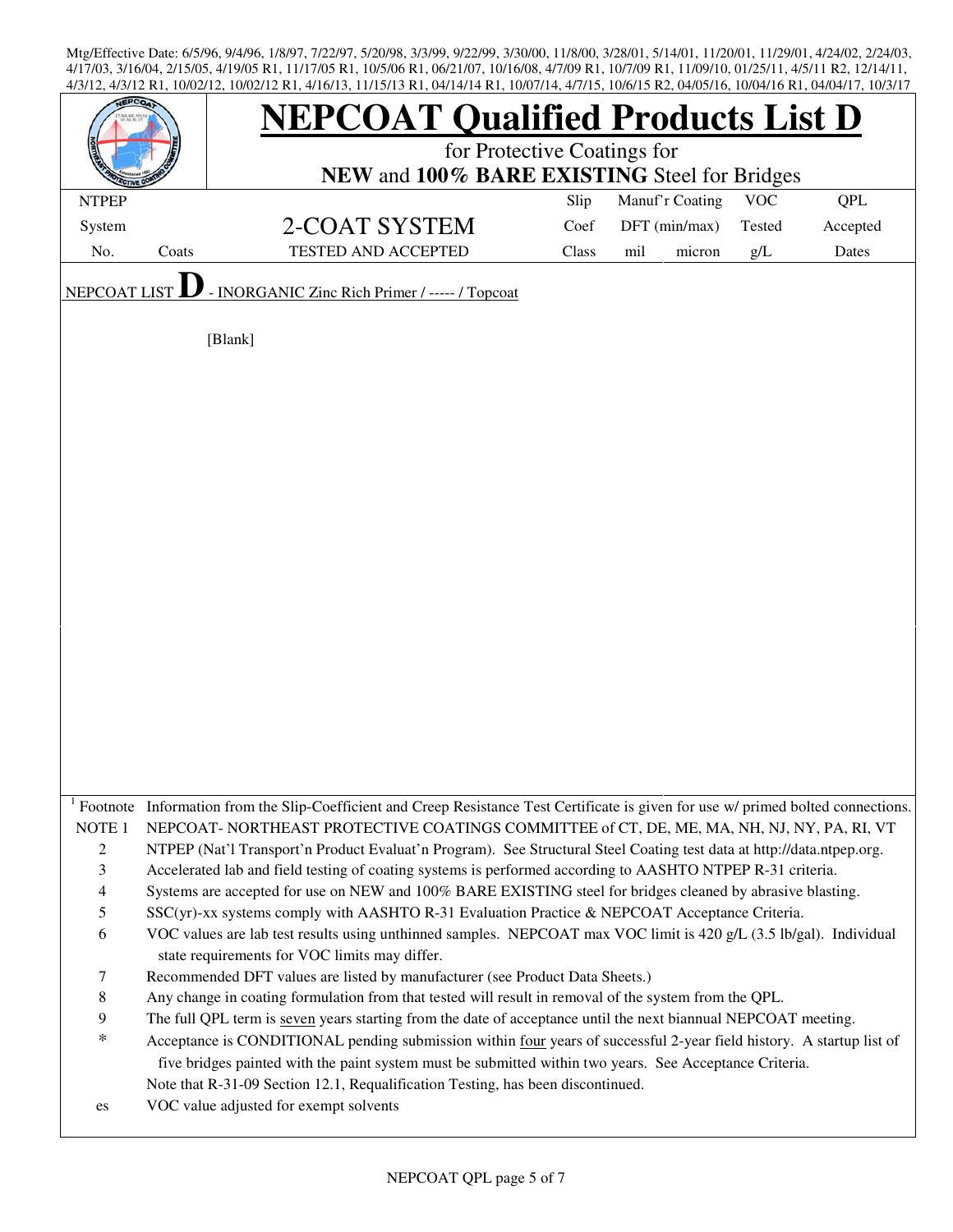